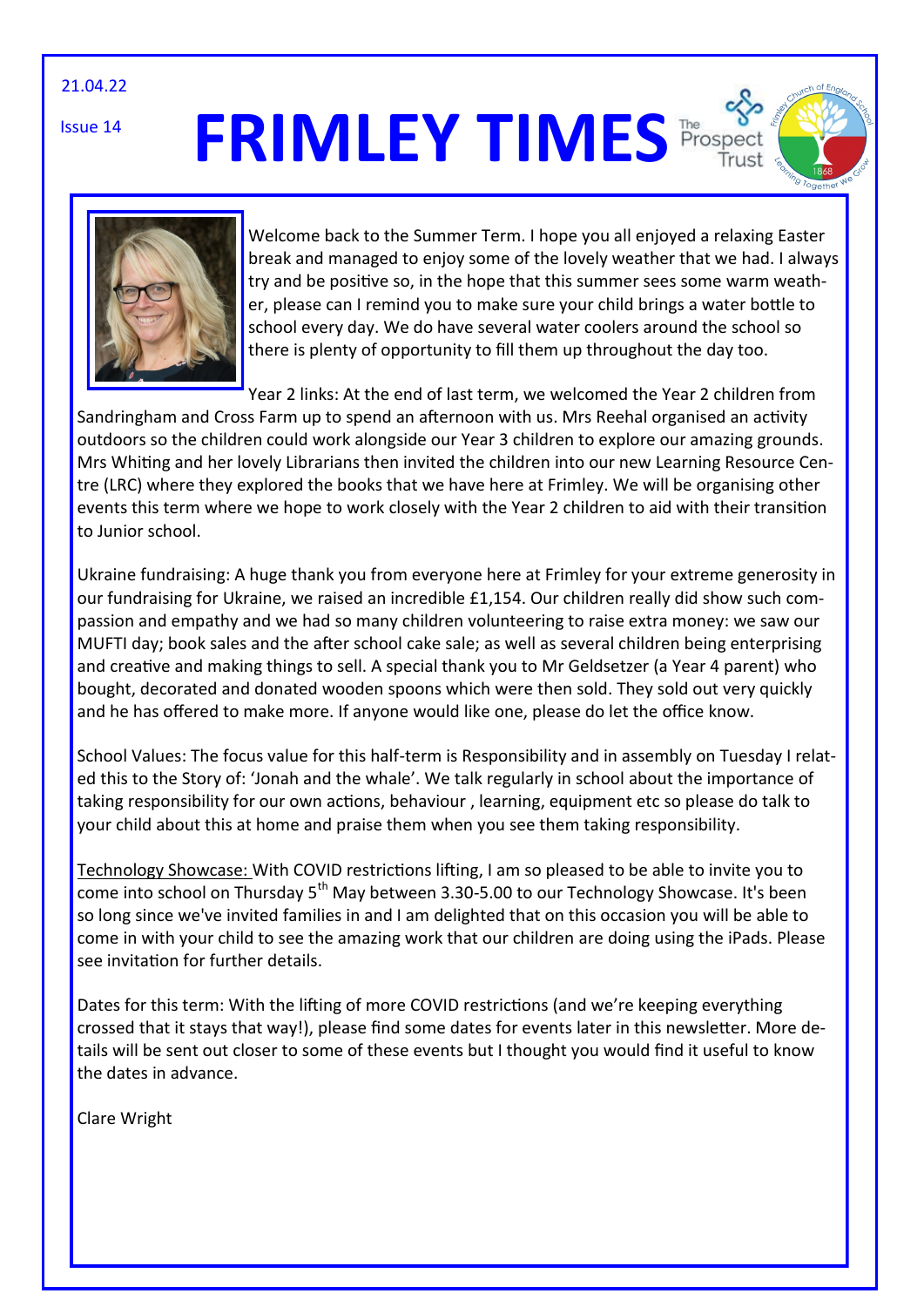**Year 2s Visit**: We were really lucky to be joined by the Year 2s from Sandringham and Cross Farm just before the Easter holidays. For the first part of the afternoon, Mrs Whiting and our Year 5 and 6 librarians carried out a Library detectives book hunt with the children before reading them the book 'You Can' by the author Alexandra Strick. Next our Year 3s helped them to use the iPads to carry out various tasks around the school grounds like recording a piece of music in the science garden and timing themselves to run a lap of our running track. Thank you to our year 3s for being fantastic role models to all of the children. We look forward to seeing the Year 2s again soon to carry out some different PE activities with us.



Bank of America Community Volunteer Day

We had another successful day during the Easter break welcoming a volunteer group from Bank of America organised by one of our parents, Paul Boyle.

~~~~~~~~~~~~~~~~~~~~~~~~~~~~~~~~~~~~~~~~~~~~~~~~~~~~~~~~~~~~~~~~~~~~~~~~~~~~~~~~~~~~~~~~~~~~~~~~~~~

We had ten helpers throughout the day who worked really hard on improving our school grounds; clearing the two borders around the hall and year 4 playground ready for re-planting, weeding the railings in our front car park and clearing the moss from our LSA car park. They also painted benches in the science garden, planted some hedging along the pathway leading to the top field, and dismantled broken fruit planters which they then replanted with raspberries.

It was really amazing to see the progress that such a dedicated hard working team can make in such a short time. Do take some time to have a look round the grounds next time you're in school to see what a difference they have made.

All of this would not be possible without the direction and guidance of Trish Everett, who works tirelessly keeping our gardens fresh and tidy, also working with our children in gardening club each week.

A very big thank you to everyone involved.



If your employer runs a community volunteer outreach scheme and you would like to offer Frimley some support do get in touch – we will be delighted to hear from you!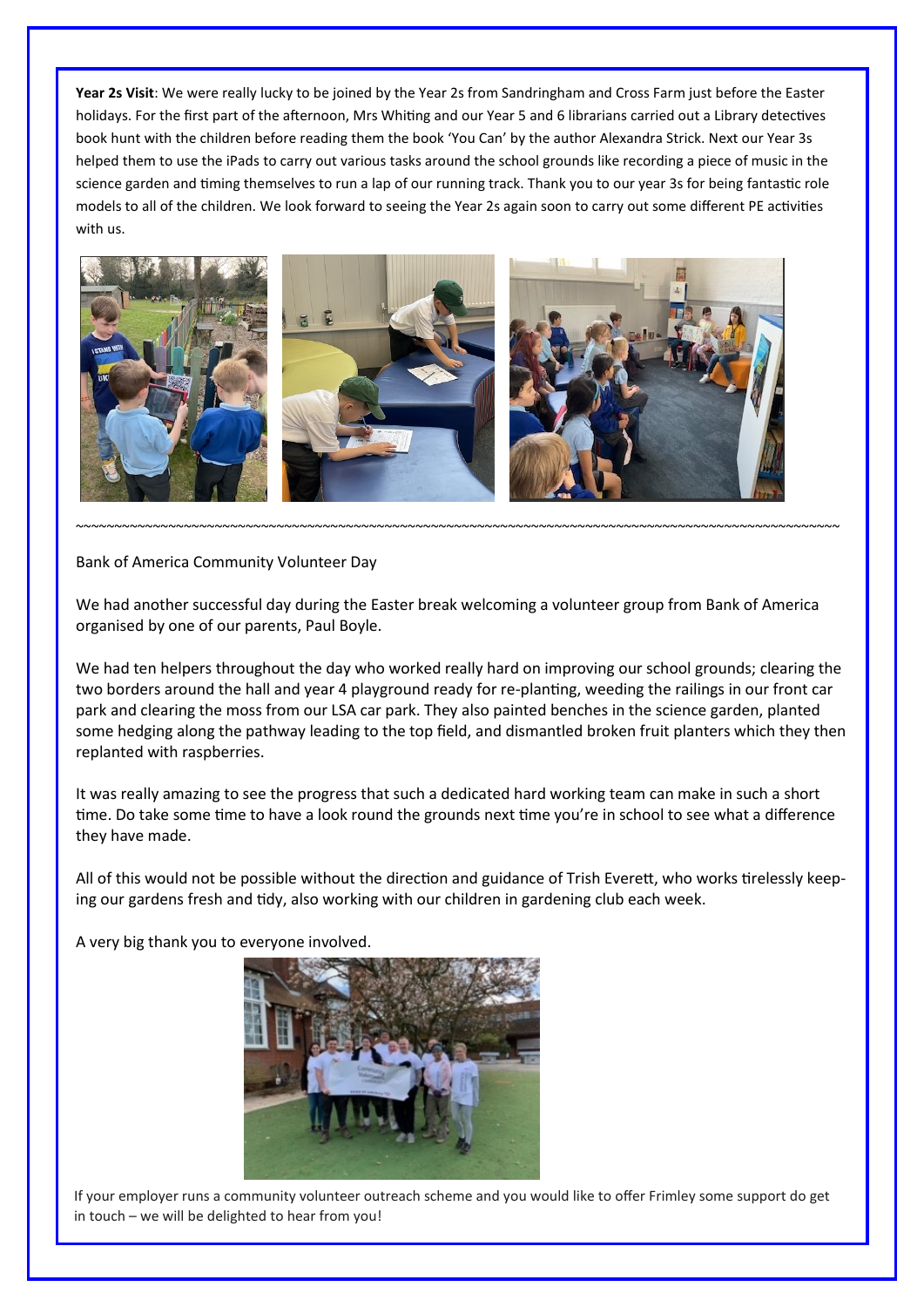Sporting congratulations: Well done to Daniel in Year 6 who was invited to join the Surrey Under 13's boys team at the UK National finals on April 10th in Colchester after winning a gold medal for Surrey Under 11's at the Sportshall Regional Finals back in February. They competed against Norfolk, Berkshire, Herefordshire, Nottinghamshire and Gloucestershire. Daniel participated in 3 events; Speed bounce, 4x1 relay and the 8 lap Paarlauf. His team came 4th in the Paarlauf and picked up a silver medal in the relay. Overall the Surrey team got Bronze. Well done Daniel, a fantastic achievement!

~~~~~~~~~~~~~~~~~~~~~~~~~~~~~~~~~~~~~~~~~~~~~~~~~~~~~~~~~~~~~~~~~~~~~~~~~~~~~~~~~~~~~~~~~~~~~~~~~~~~~~

## Attendance

Absence requests: Can I please remind parents to try, wherever possible, to avoid making appointments for their child during the school day as this can be extremely disruptive to their learning. Also, just a reminder that we do not, except in special circumstances, authorise term time absence requests; full details can be found in the attendance policy (which is on the school website). If an absence is not authorised then a Penalty Notice from Surrey County Council may apply to each parent for each child in the family who is absent – see letter dated 15th September 2021 on our website for more details ~~~~~~~~~~~~~~~~~~~~~~~~~~~~~~~~~~~~~~~~~~~~~~~~~~~~~~~~~~~~~~~~~~~~~~~~~~~~~~~~~~~~~~~~~~~~~~

## Frimley Editorial Team

On Thursday 31st March the Frimley Editorial Team had a meeting via Zoom with Alexandra Strick the author of "You Can". Alex will be using our ideas in her new book. There are six of us altogether, three from Year 6 and three from Year 5. We agreed on the layout and general themes of each of the 14 spreads for example kindness and equality.

We are looking forward to expanding our ideas in the next Zoom meeting and making it a successful book. Aniela, Cara and Faith



| <b>Date</b>                 | Event                                                                                      |
|-----------------------------|--------------------------------------------------------------------------------------------|
| Wed 27th April              | <b>Class Photos</b>                                                                        |
| Mon 2nd May                 | <b>Bank Holiday</b>                                                                        |
| Thurs 5th May 3.30-5.00pm   | Technology showcase (letter sent home previously for details - please register in advance) |
| 9th-12th May                | Year 6 SATs                                                                                |
| Fri 20th May                | Enrichment Day (House coloured t-shirts to be worn)                                        |
| Thurs 26th May 3.30 onwards | Jubilee celebration                                                                        |
| Fri 27th May                | <b>INSET day</b>                                                                           |
| 30th May-3rd June           | Half term                                                                                  |
| Mon 6th June                | <b>INSET day</b>                                                                           |
| Tues 14th June 8.50am       | Parent Forum                                                                               |
| Mon 20th June               | Y6 Leavers Service at Guildford Cathedral                                                  |
| Wed 29th June               | Transition Day (meet new teacher)                                                          |
| Fri 1st July                | Fun Day (sports day)                                                                       |
| Mon 4th July 2.30-4.00pm    | Open Afternoon (come and look around the school and see your child's work)                 |
| 6th & 7th July              | Y6 Leavers Play                                                                            |
| 11th-15th July              | End of Year school reports sent home during this week)                                     |
| $11th - 15th$ July          | Y6 Residential trip to Kingswood                                                           |
| Thurs 21st July             | Y6 Leavers party                                                                           |
| Fri 22nd July 9.00am        | Y6 Leavers Assembly (parents invited)                                                      |
| Fri 22nd July 2.00pm        | Term ends                                                                                  |